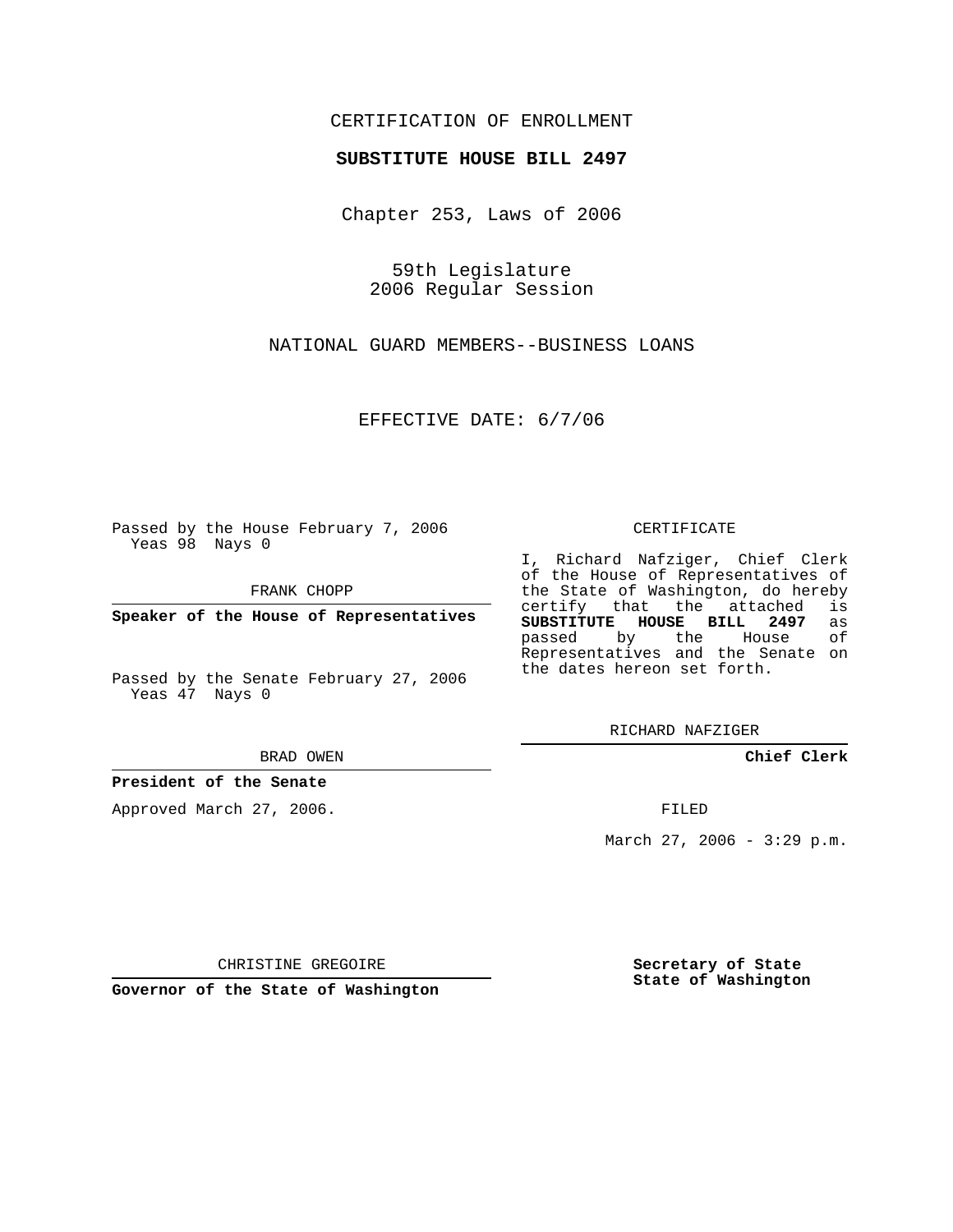## **SUBSTITUTE HOUSE BILL 2497** \_\_\_\_\_\_\_\_\_\_\_\_\_\_\_\_\_\_\_\_\_\_\_\_\_\_\_\_\_\_\_\_\_\_\_\_\_\_\_\_\_\_\_\_\_

\_\_\_\_\_\_\_\_\_\_\_\_\_\_\_\_\_\_\_\_\_\_\_\_\_\_\_\_\_\_\_\_\_\_\_\_\_\_\_\_\_\_\_\_\_

Passed Legislature - 2006 Regular Session

## **State of Washington 59th Legislature 2006 Regular Session**

**By** House Committee on Financial Institutions & Insurance (originally sponsored by Representatives Kilmer, Buri, Hudgins, Skinner, Green, Morrell, Linville, Ormsby, Lantz, Williams, McCoy, Appleton, Moeller, Chase, Conway, P. Sullivan, Haler, Wallace, Sells, Morris, Ericks, Upthegrove and Woods)

READ FIRST TIME 01/30/06.

 1 AN ACT Relating to assistance for business owners who are active 2 duty national guard members; amending RCW 38.42.010; and adding a new 3 section to chapter 38.42 RCW.

4 BE IT ENACTED BY THE LEGISLATURE OF THE STATE OF WASHINGTON:

 5 **Sec. 1.** RCW 38.42.010 and 2005 c 254 s 1 are each amended to read 6 as follows: 7 The definitions in this section apply throughout this chapter. 8 (1) <u>"Business loan" means a loan or extension of credit granted to</u> 9 a business entity that: (a) Is owned and operated by a service member, 10 in which the service member is either (i) a sole proprietor, or (ii) 11 the owner of at least fifty percent of the entity; and (b) experiences 12 a material reduction in revenue due to the service member's military 13 service.

- 14 (2) "Dependent" means:
- 15 (a) The service member's spouse;
- 16 (b) The service member's minor child; or

17 (c) An individual for whom the service member provided more than 18 one-half of the individual's support for one hundred eighty days 19 immediately preceding an application for relief under this chapter.